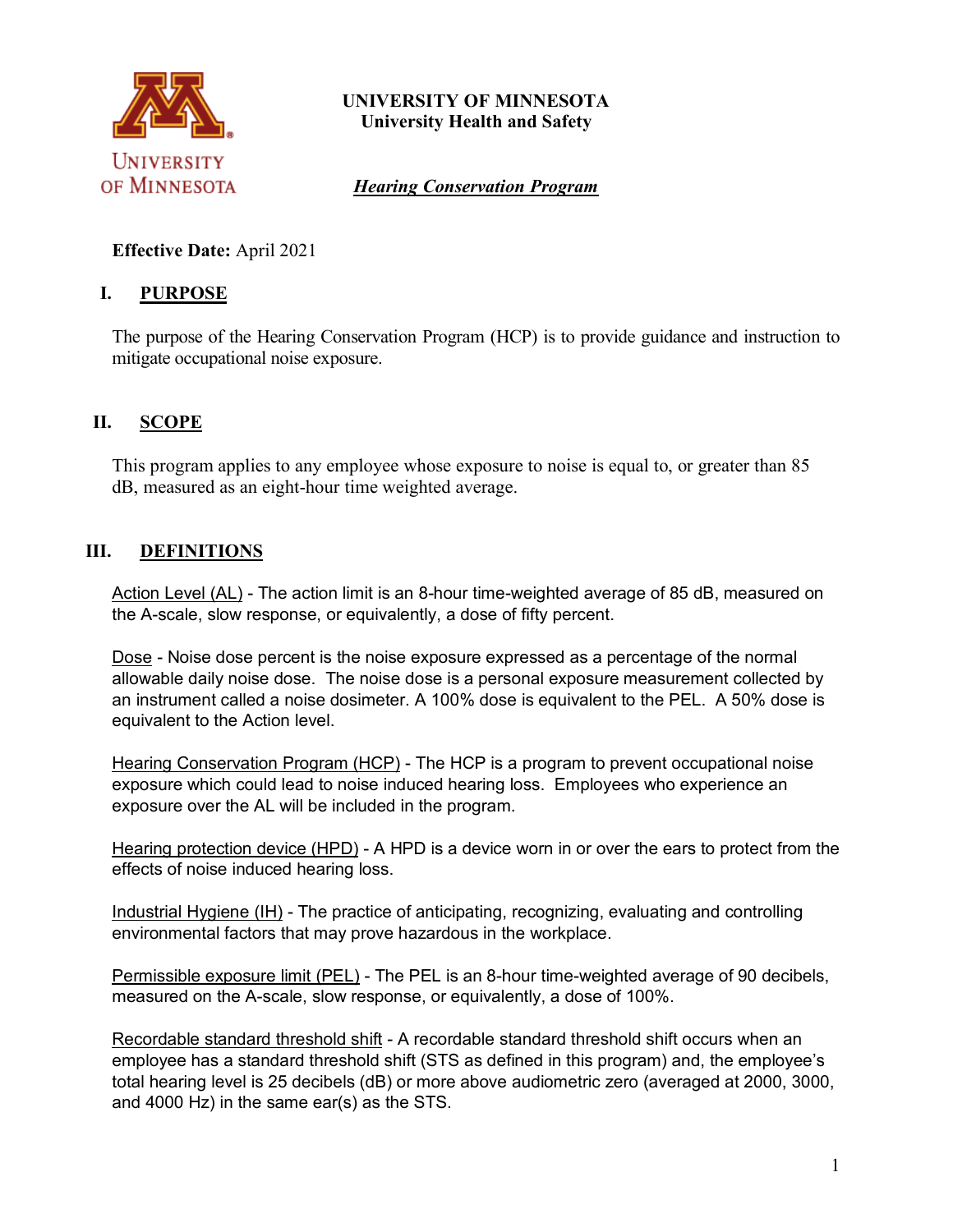Standard threshold shift (STS) **-** A standard threshold shift is a change in hearing threshold relative to the baseline audiogram of an average of 10 dB or more at 2000, 3000, and 4000 Hz in either ear.

# **IV. RESPONSIBILITIES**

#### **Employee Responsibilities**

- Participate in all required training, medical evaluations, and other program activities
- Wear HPDs as recommended and/or required
- Identify and report workspaces or tasks that may require an evaluation of noise levels.

#### **Supervisor Responsibilities**

- Identify tasks that may require an evaluation of noise levels.
- Contact University Health and safety for noise monitoring.
- Ensure staff completes medical evaluation and training requirements, and are using HCDs properly
- Provide staff with a selection of recommended HPDs for both required users and for personal comfort.

### **University Health and Safety Responsibilities**

- Assist in identification and evaluation of noise hazards in the workplace and report the findings to the affected department
- Respond to requests for noise evaluation, using recognized IH methods and professional judgement, and report the findings to the department.
- Evaluate the workplace as necessary to ensure the program provisions are being implemented
- Recommend feasible methods to mitigate noise exposures or recommend appropriate HPDs.
- Assist in coordination of audiograms.
- Recommend appropriate training methods and materials.
- Update Hearing Conservation written program every two years

#### **Health Care Professional Responsibilities:**

- Perform baseline and periodic audiograms of employees enrolled in the HCP using equipment, procedures, and staff that are compliant with OSHA standards.
- Report any potential Standard Threshold Shifts (STSs) to University Health & Safety and assist in appropriate follow-up examinations or audiograms.
- Maintain records of audiograms.

# **V. PROCEDURE**

1. **Hazard evaluation:** Noise monitoring will be conducted whenever there is reason to believe an employee may be exposed to noise at or above 85 dBA Action Level (AL).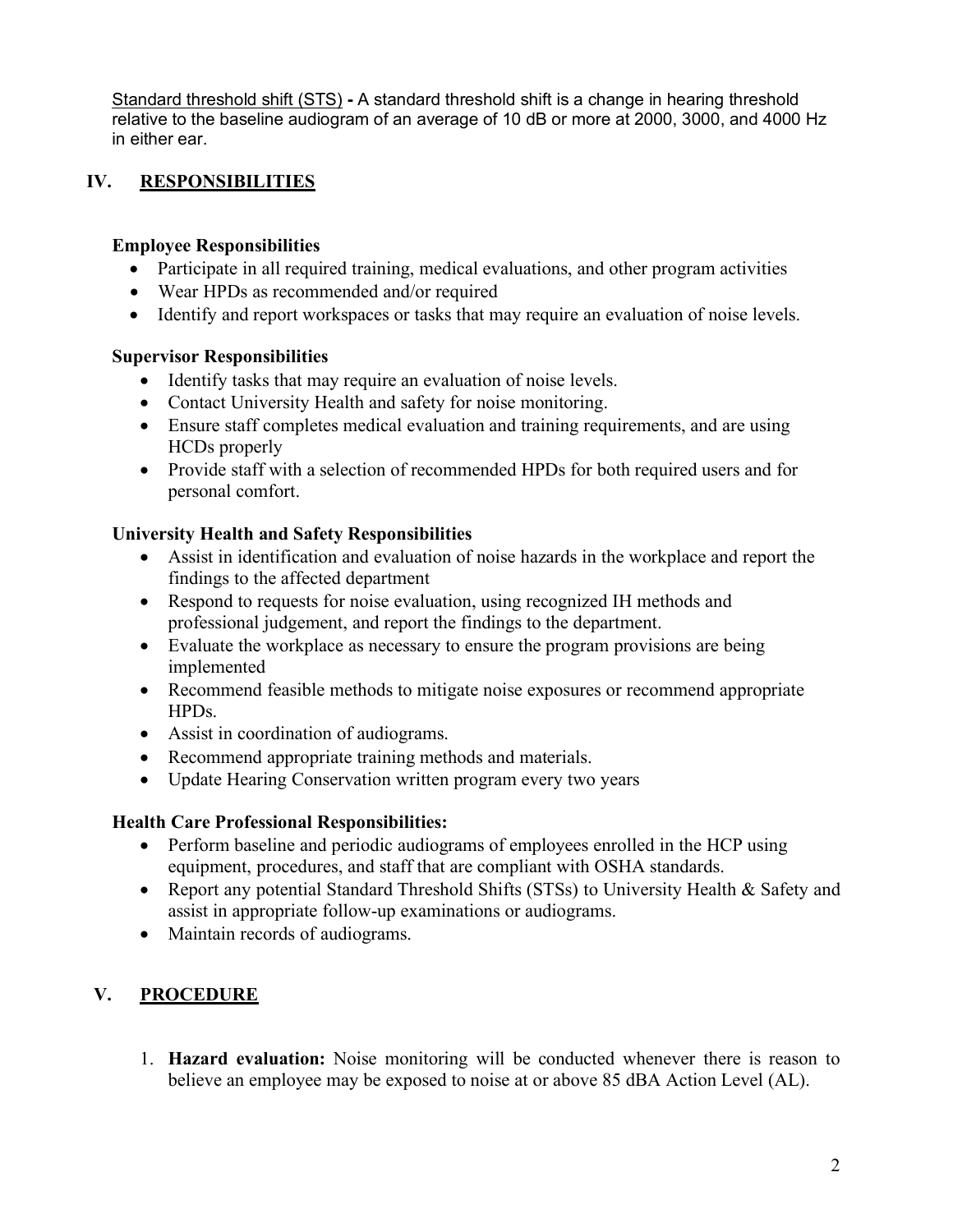- 2. **Medical Monitoring:** Employees exposed above the AL must be included in the University HCP and complete an initial baseline audiogram. Audiograms must be repeated annually thereafter.
- 3. **Training:** Employees must attend hazard training initially, and annually thereafter.
- 4. **Control Methods:** Administrative or engineering controls should be considered the primary methods to reduce noise exposure levels. If these methods are not feasible, HPDs with appropriate protection levels will be issued and worn by staff.
- 5. **Hearing Protection Devices:** A variety of hearing protection must be provided for employees at no cost. HPD recommendations are made based upon noise exposure levels, the environment and comfort.
- **6. Program Evaluation:** This program must be reviewed at least every 2 years.

### **Hazard Evaluation:**

- Supervisors and other employees identify situations where hearing protection may be required, based on professional judgment, prior experience, or other considerations. Employees or their supervisors should contact University Health and Safety to schedule a noise hazard assessment.
- UHS will develop and carry out a monitoring plan to quantify personal exposure levels using recognized IH methods and instruments.
- UHS will complete a report of sampling results and make recommendations based upon findings and professional judgment. Results of monitoring will inform HCP inclusion requirements, control methods, and selection of appropriate HPDs.
- Reports will be provided to the department and affected employees and will be provided upon request to former employees and representatives designated by the individual employee.
- Assessments should be repeated if there are any changes in production process that may increase noise levels that affect employee exposure, or if the attenuation level provided by HPDs is insufficient.

### **Medical Monitoring and HCP Inclusion Criteria:**

- If monitoring results indicate employees are exposed to or potentially exposed to noise levels in excess of the AL, or 50% dose, the employee(s) must be formally included in the University HCP.
- UHS will keep a list of all employees who are enrolled in the HCP, starting prior to their baseline audiogram. This list will be used for regular follow-up and to check on program performance.
- Other employees who perform similar tasks or work in the same areas may be enrolled in the program as well, based on the professional judgment of UHS staff.

### **Audiograms**:

- All employees included in the HCP must have a baseline audiogram completed within six months of the first exposure at or above the action level. This allows for comparison to future audiograms. The supervisor is responsible for arranging the audiogram, with assistance from UHS.
- If the department uses a mobile test van for audiograms, a baseline must be established within 1 year. If more than 6 months will pass after the first exposure at/above the action level, employees are required to wear hearing protection until the baseline audiogram is obtained.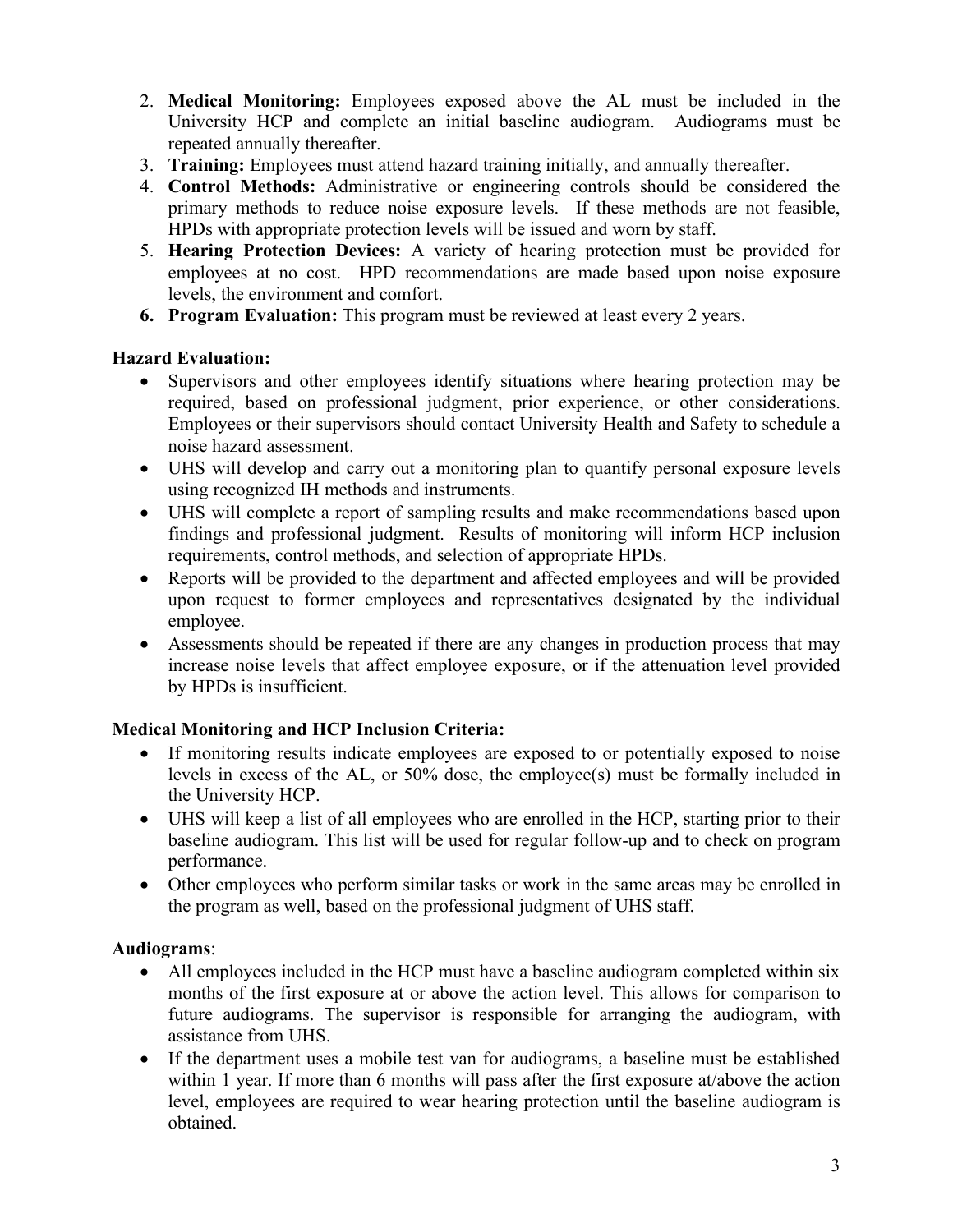- Before audiometric testing, employees must have at least 14 hours without exposure to workplace noise. Employees may also wear hearing protection while at work to fulfill this requirement.
- At least annually after obtaining the baseline audiogram, a new audiogram must be completed for each employee continuing to be enrolled in the HCP. The annual audiograms will be compared to the individual's baseline audiograms to determine if any changes in hearing have occurred. If an annual audiogram shows a significant change (e.g. a Standard Threshold Shift or STS) has occurred, a repeat audiogram must be completed within 30 days in order to confirm the finding. An individual must continue to be enrolled in the HCP for as long as they have exposure to noise above the AL for 1 day or longer over the past year.
- All audiogram reviews shall be performed by a qualified professional, compliant with the OSHA standard.

### **Standard Threshold Shifts:**

- Any employee whose audiogram shows an Standard Threshold Shift (STS) must be notified in writing by UHS/their medical provider within 21 days of determination.
- Unless a physician determines that the STS is not work-related or aggravated by occupational noise exposure, the following is required:
	- o If employee is not using hearing protection, they shall be fitted with hearing protectors, trained in their care and use, and required to use them
	- o If employee is already using hearing protection, they shall be refitted and retrained in their use and provided with hearing protection offering greater attenuation if necessary
- The employee shall be referred for a clinical audiological examination or an otological examination if additional testing is necessary or if it is suspected that a medical condition may be aggravated or caused by the wearing of hearing protection
- The employee shall be informed of the need for an otological examination if a medical pathology of the ear that is unrelated to the use of hearing protection is suspected

# **Training:**

- All employees must complete hearing conservation training at their time of initial assignment to a job, area, or task where they are potentially exposed to high levels of noise. Training content must include:
	- o The effects of noise on hearing
	- o The purpose of hearing protection, the advantages, disadvantages, and attenuation of various types, and instructions on fitting, use, and care.
	- o The purpose of audiometric testing, and an explanation of the test procedures
- Retraining must be provided at least annually or if an employee has a standard threshold shift.

# **Use of Hearing Protection:**

- A variety of HPDs must be provided to employees. Hearing protection options include earplugs, ear muffs, and ear caps.
- The department is responsible for providing hearing protection for their employees. University Health and Safety can assist in selecting HPD types. Hearing protection must reduce noise exposure to an 8-hour time-weighted average of 90 decibels or lower. Attenuation from hearing protection will be determined using Appendix B of the OSHA